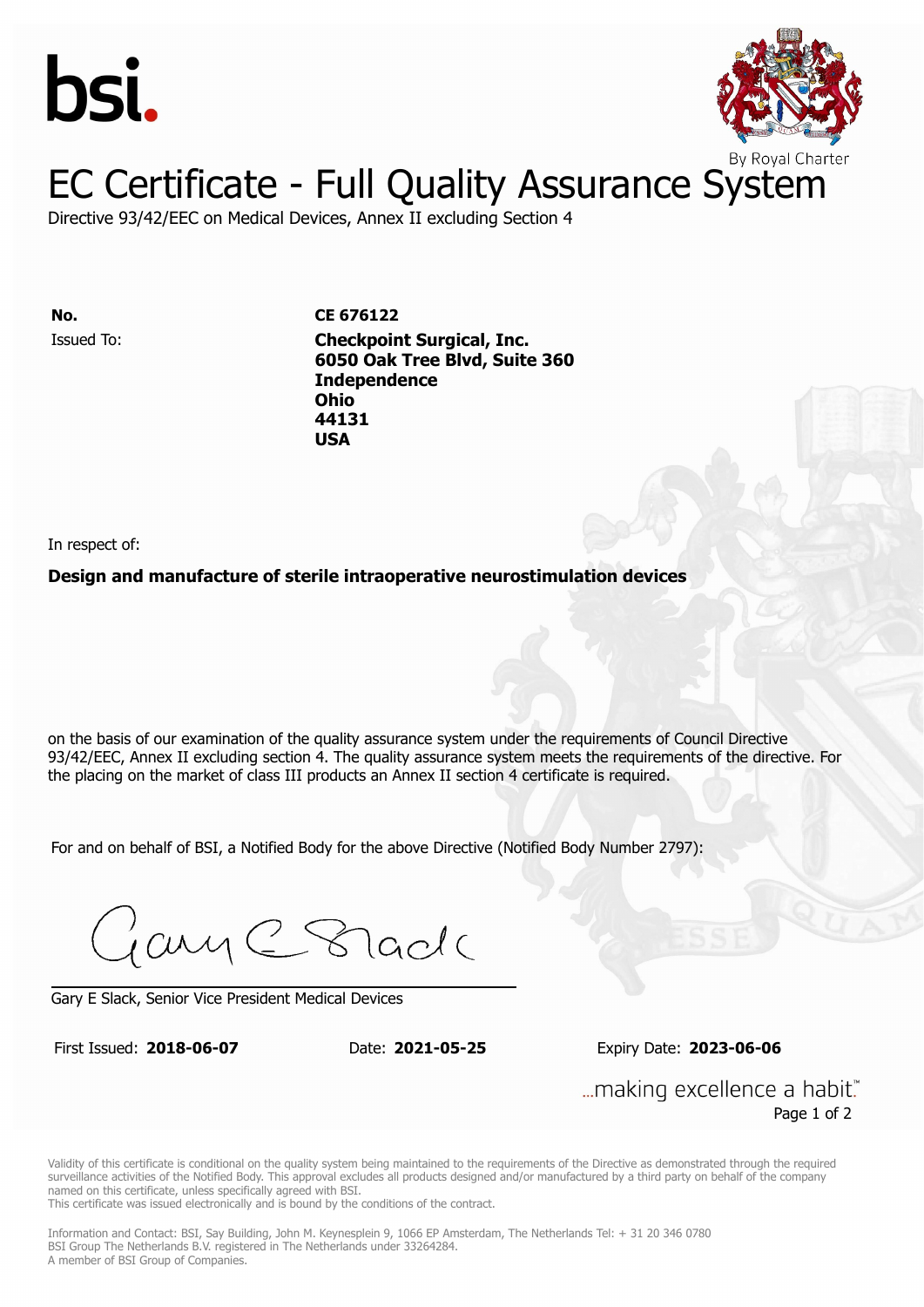



### **Supplementary Information to CE 676122**

Issued To: **Checkpoint Surgical, Inc. 6050 Oak Tree Blvd, Suite 360 Independence Ohio 44131 USA**

| <b>NBOG</b><br>Code(s) | <b>Device Name</b>                       | <b>Intended purpose per IFU</b> |
|------------------------|------------------------------------------|---------------------------------|
| <b>Class IIa</b>       |                                          |                                 |
| MD 1103                | 9094 Checkpoint Surgical Stimulator      | $---$                           |
| MD 1103                | 9394 Checkpoint Head and Neck Stimulator | $---$                           |

First Issued: **2018-06-07** Date: **2021-05-25** Expiry Date: **2023-06-06**

... making excellence a habit." Page 2 of 2

Validity of this certificate is conditional on the quality system being maintained to the requirements of the Directive as demonstrated through the required surveillance activities of the Notified Body. This approval excludes all products designed and/or manufactured by a third party on behalf of the company named on this certificate, unless specifically agreed with BSI.

This certificate was issued electronically and is bound by the conditions of the contract.

Information and Contact: BSI, Say Building, John M. Keynesplein 9, 1066 EP Amsterdam, The Netherlands Tel: + 31 20 346 0780 BSI Group The Netherlands B.V. registered in The Netherlands under 33264284. A member of BSI Group of Companies.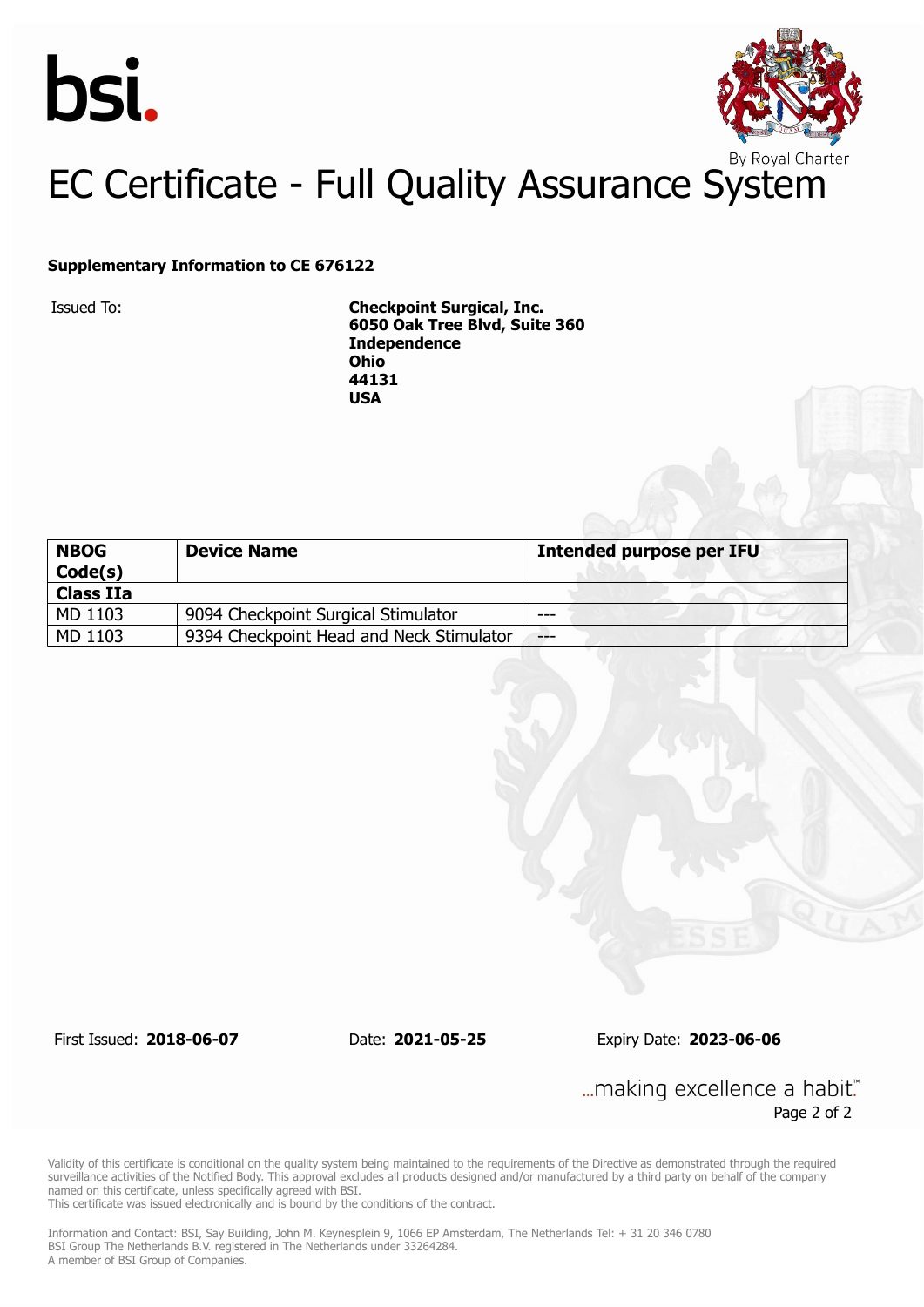



Directive 93/42/EEC on Medical Devices, Annex II excluding Section 4

### List of Significant Subcontractors

Recognised as being involved in services relating to the product covered by:

Certificate No: **CE 676122** Date: **2021-05-25**

Issued To: **Checkpoint Surgical, Inc. 6050 Oak Tree Blvd, Suite 360 Independence Ohio 44131 USA**

**Subcontractor: Service(s) supplied**

Centurion Medical Products Corporation 301 Catrell Drive Howell, MI 48843 USA **ETO Sterilization** Isomedix Operations, Inc. A division of Steris Applied Sterilization Technologies (AST) 2072 Southport Road Spartanburg SC 29306 **ETO Sterilization**

Robling Medical, Inc. 90 Weathers Street Youngsville NC 27596 USA

USA

**Manufacture**

... making excellence a habit."

Page 1 of 2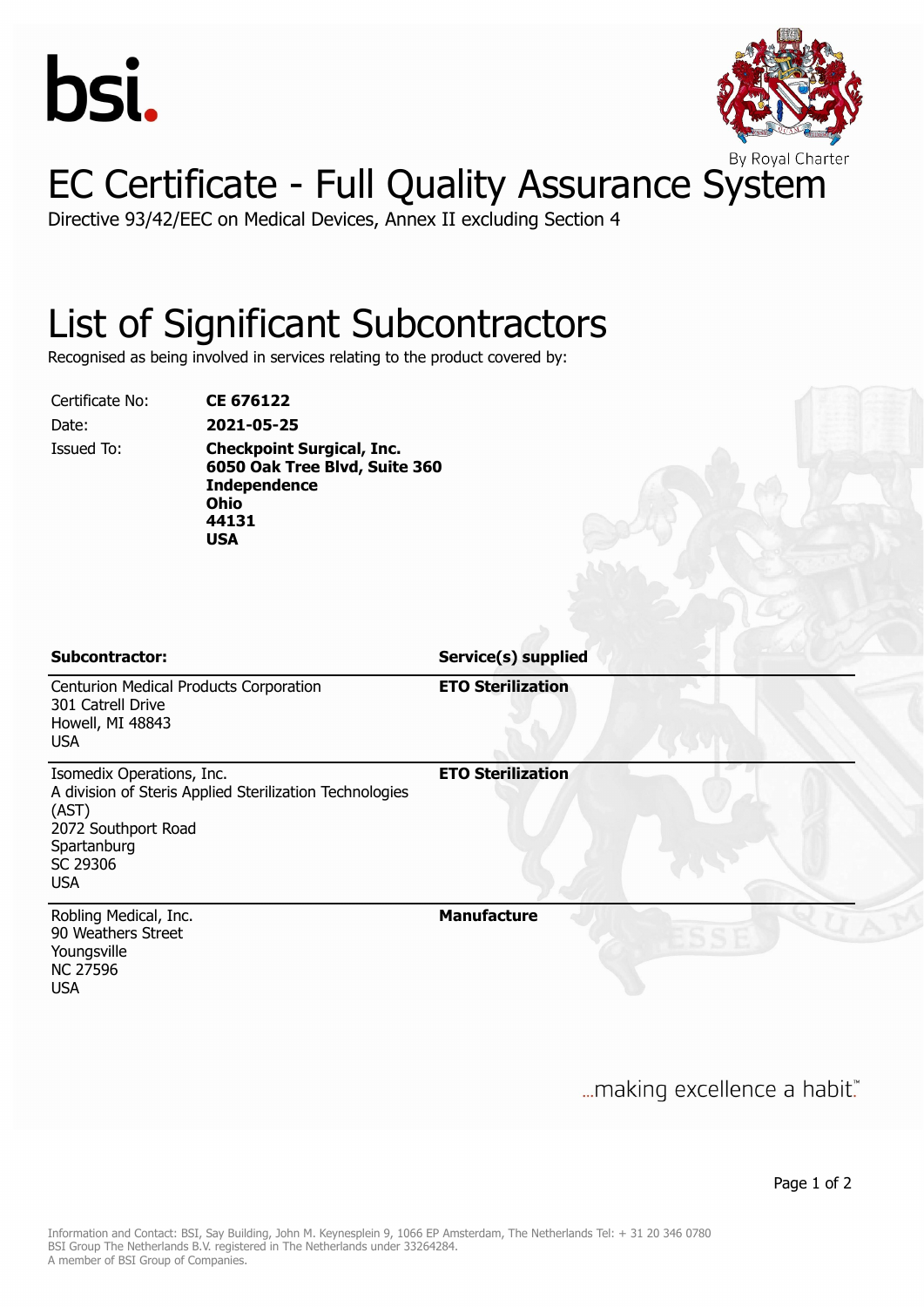



Directive 93/42/EEC on Medical Devices, Annex II excluding Section 4

### List of Significant Subcontractors

Recognised as being involved in services relating to the product covered by:

Certificate No: **CE 676122**

Date: **2021-05-25** Issued To: **Checkpoint Surgical, Inc. 6050 Oak Tree Blvd, Suite 360 Independence Ohio 44131 USA**

WMDE B.V. Bergerweg 18, Holland 6085 AT Horn The Netherlands

**Subcontractor: Service(s) supplied**

**EU Representative**

... making excellence a habit."

Page 2 of 2